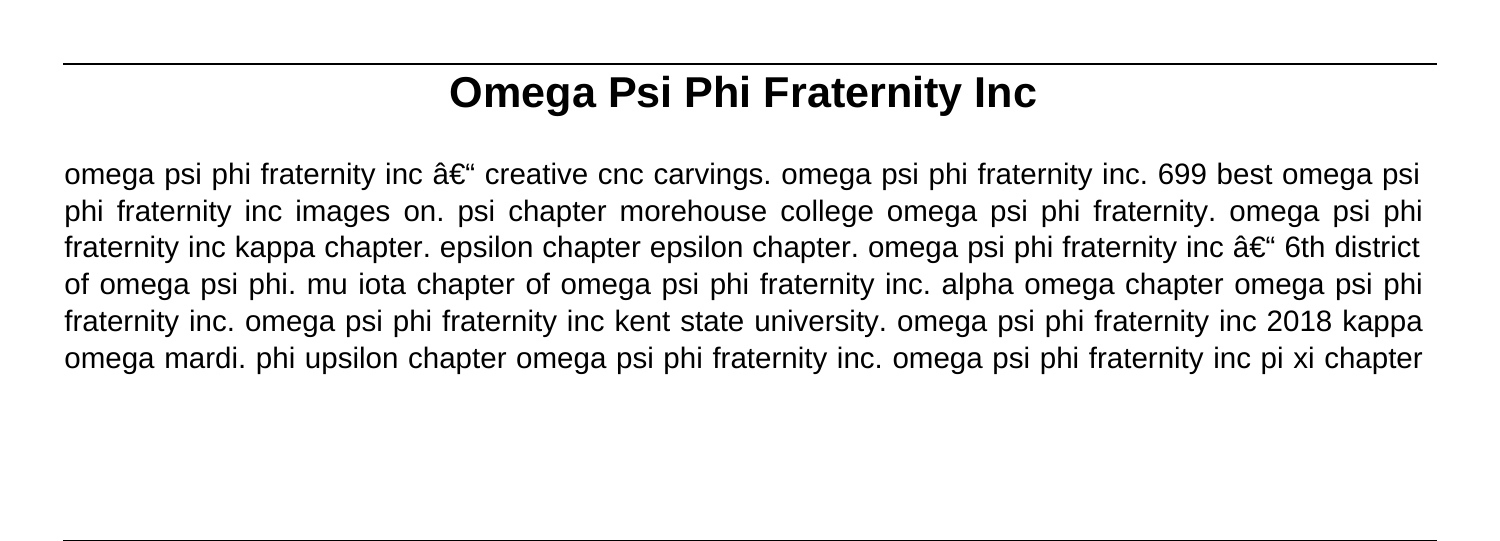2016. about omega psi phi inc iota chi chapter omega psi. omega psi phi official site. fairfaxcountyques. omega psi phi official site. home psi phi chapter of omega psi phi fraternity inc. omega psi phi fraternity inc 73rd 12th district talent. omega psi phi officialoppf twitter. omega psi phi fraternity inc oracles – 6th district of. omega psi phi fraternity incorporated home facebook. home omega psi phi fraternity inc kappa phi chapter. omega psi phi fraternity inc 70th second district. omega psi phi fraternity inc  $\hat{a}\epsilon$ " creative cnc carvings. psi omega chapter of omega psi phi fraternity inc. omega psi phi fraternity inc officialoppf  $\hat{a} \in \mathfrak{C}$ instagram. omega psi phi. omega psi phi fraternity inc youtube. omega psi phi fraternity 7th district gt home. omega psi phi fraternity inc nphcpg md org. home second district omega psi phi fraternity inc. omega psi phi fraternity inc linkedin. omega psi phi fraternity inc rho alpha chapter. omicron pi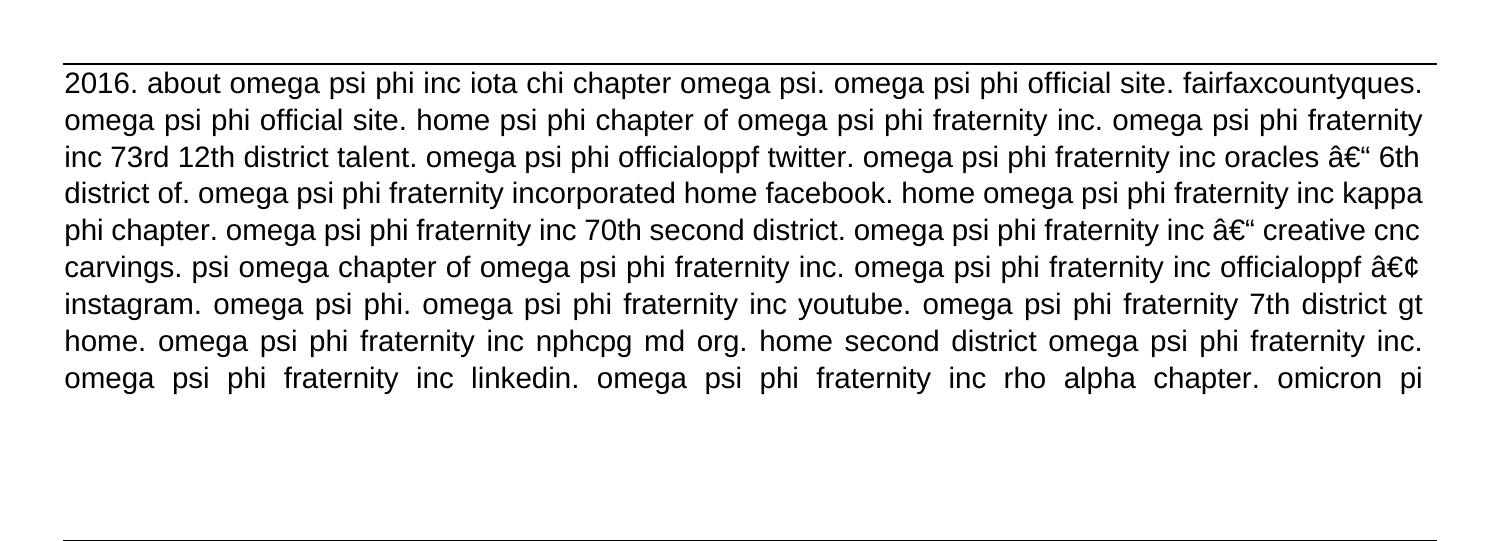homepage. omega psi phi omega psi phi. omega psi phi wikipedia. omega psi phi fraternity inc austin peay state university. membership omega psi phi fraternity inc. phi phi chapter of omega psi phi fraternity inc. message from state representative floridaque com. omega psi phi fraternity inc office for greek life. omega psi phi home page to the e frat house for the. omicron omicron chapter omega psi phi fraternity inc. pi lambda lambda omega psi phi fraternity inc posts. omega psi phi fraternity inc hard phi. the official website of omega psi phi about. home xi psi chapter association of omega psi phi

#### **Omega Psi Phi Fraternity Inc – Creative CNC Carvings**

May 3rd, 2018 - Home Collections Omega Psi Phi Fraternity Inc About The Creative CNC Carvings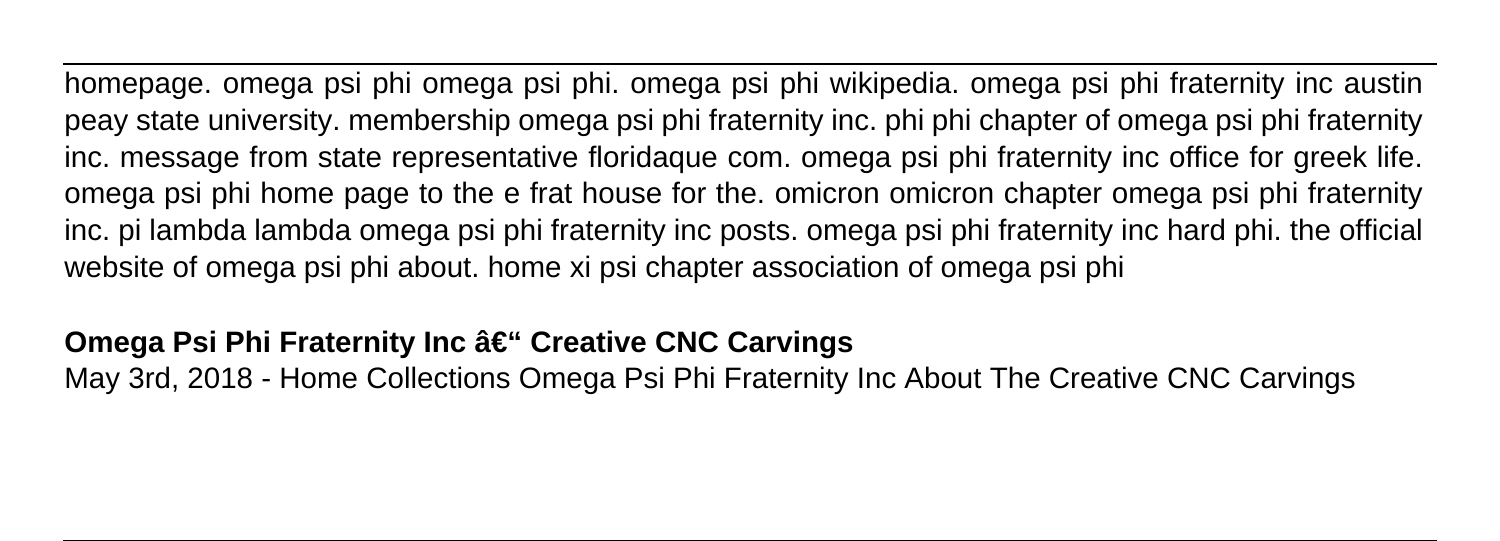Website Experience is currently under development Please check back shortly' '**Omega Psi Phi Fraternity Inc** May 8th, 2018 - Welcome to the Epsilon Iota Iota Chapter EIIC of Omega Psi Phi Fraternity Inc As the chapter Basileus it is my distinct pleasure to greet and thank you for visiting our website''**699 best Omega Psi Phi Fraternity Inc images on**

May 8th, 2018 - Explore Della Marie Marshall s board Omega Psi Phi Fraternity Inc on Pinterest See more ideas about Omega psi phi Fraternity and Blood,

'**psi chapter morehouse college omega psi phi fraternity** may 7th, 2018 - the omega psi phi fraternity inc  $\hat{\Gamma}$  chapter founded in 1921 on the campus of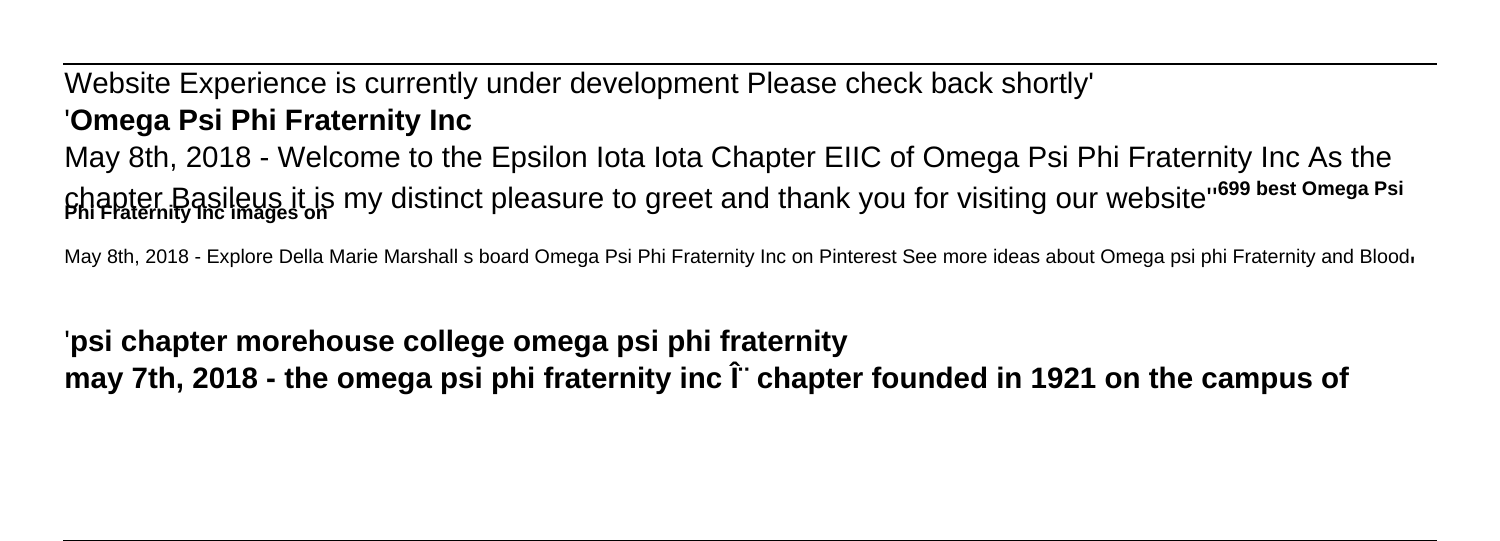#### **morehouse college atlanta ga**''**omega psi phi fraternity inc kappa chapter may 8th, 2018 - mobile website for the kappa chapter of omega psi phi fraternity incorpoated**' '**epsilon chapter epsilon chapter**

may 6th, 2018 - epsilon chapter of omega psi phi fraternity inc founded on friday april 18 1919 epsilon has been called home by many omega

# <sub>men</sub>"Omega Psi Phi Fraternity Inc †"6th District of Omega Psi Phi May 6th, 2018 - Omega Psi Phi Fraternity Inc The Mighty Sixth District PO Box 5225 Columbia SC 29250''**Mu Iota Chapter of Omega Psi Phi Fraternity Inc**

May 8th, 2018 - The website for the Mighty Mu Iota Chapter of The Omega Psi Phi Fraternity Inc'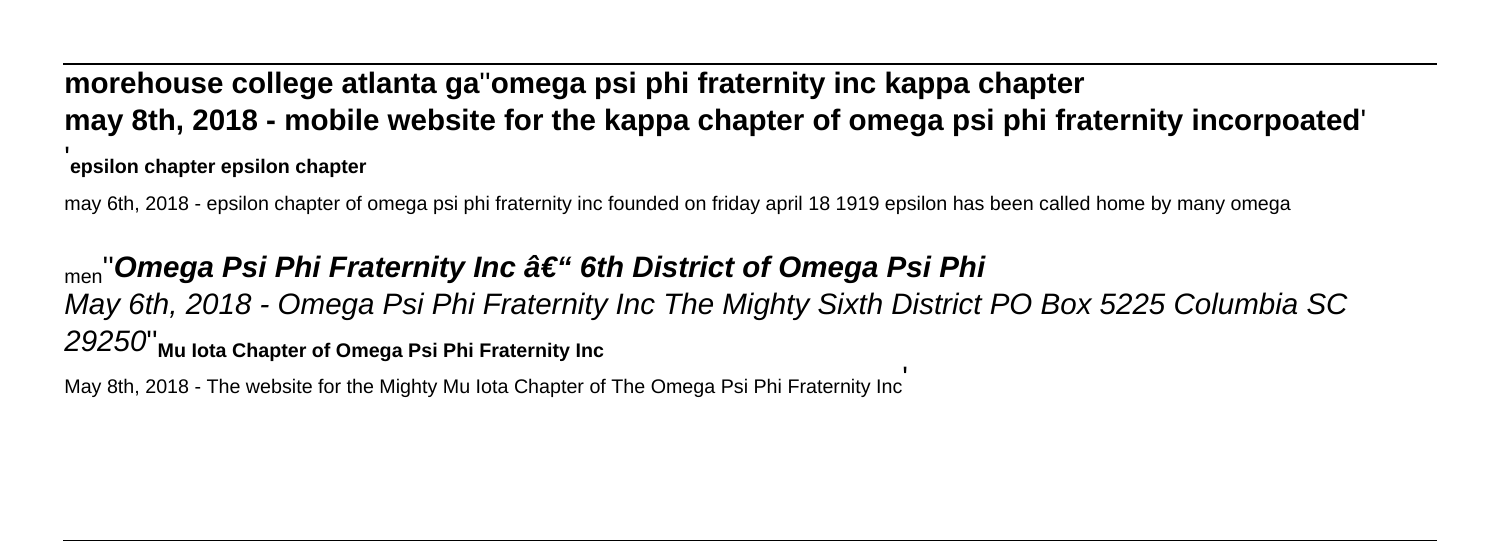# '**ALPHA OMEGA CHAPTER OMEGA PSI PHI FRATERNITY INC MAY 7TH, 2018 - THE BROTHERS OF ALPHA OMEGA CHAPTER OF THE OMEGA PSI PHI FRATERNITY INCORPORATED WELCOME YOUR INTEREST CHARTERED IN 1922 IN WASHINGTON DISTRICT OF COLUMBIA ALPHA OMEGA CHAPTER AND ITS OVER 325 MEMBERS REMAIN EVER COMMITTED TO OUR FRATERNITY'S INTERNATIONAL PROGRAM OF SERVICE RESPONSIBLE CITIZENRY AND COMMUNITY UPLIFT**''**omega psi phi fraternity inc kent state university**

may 5th, 2018 - since its humble beginnings on the howard university campus the omega psi phi fraternity continues to be on the front line leveraging its

power influence and more than 100 years of commitment to the uplift of our people and our communities'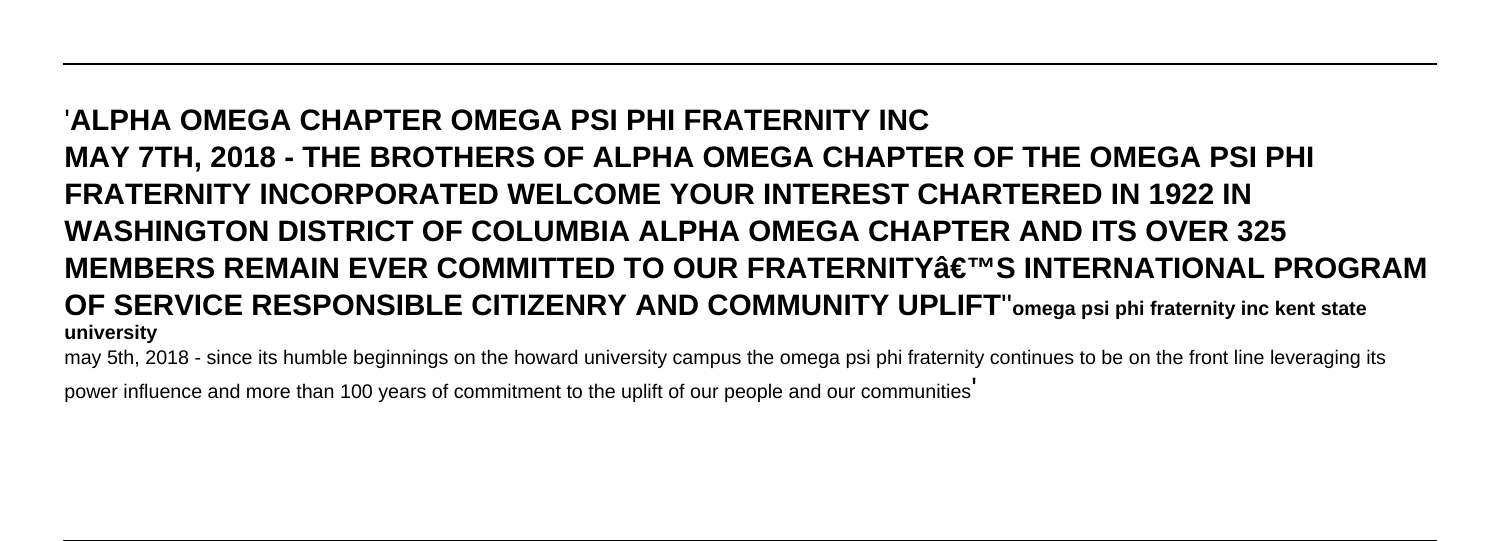#### '**OMEGA PSI PHI FRATERNITY INC 2018 KAPPA OMEGA MARDI**

MAY 4TH, 2018 - EVENTBRITE OMEGA PSI PHI FRATERNITY INC 2018 KAPPA OMEGA MARDI GRAS FRIDAY MARCH 16 2018 SUNDAY MARCH 18 2018 AT HARRISBURG RADISSON HOTEL AND CONFERENCE CENTER CAMP HILL PA''**phi upsilon chapter omega psi phi fraternity inc**

may 4th, 2018 - phi upsilon chapter of omega psi phi fraternity inc on the fall evening of september 6 1952 twelve local african american men who were

graduates of the then existing predominately black colleges assembled at the hotel carver the only black owned hotel along the eastern shore of the atlantic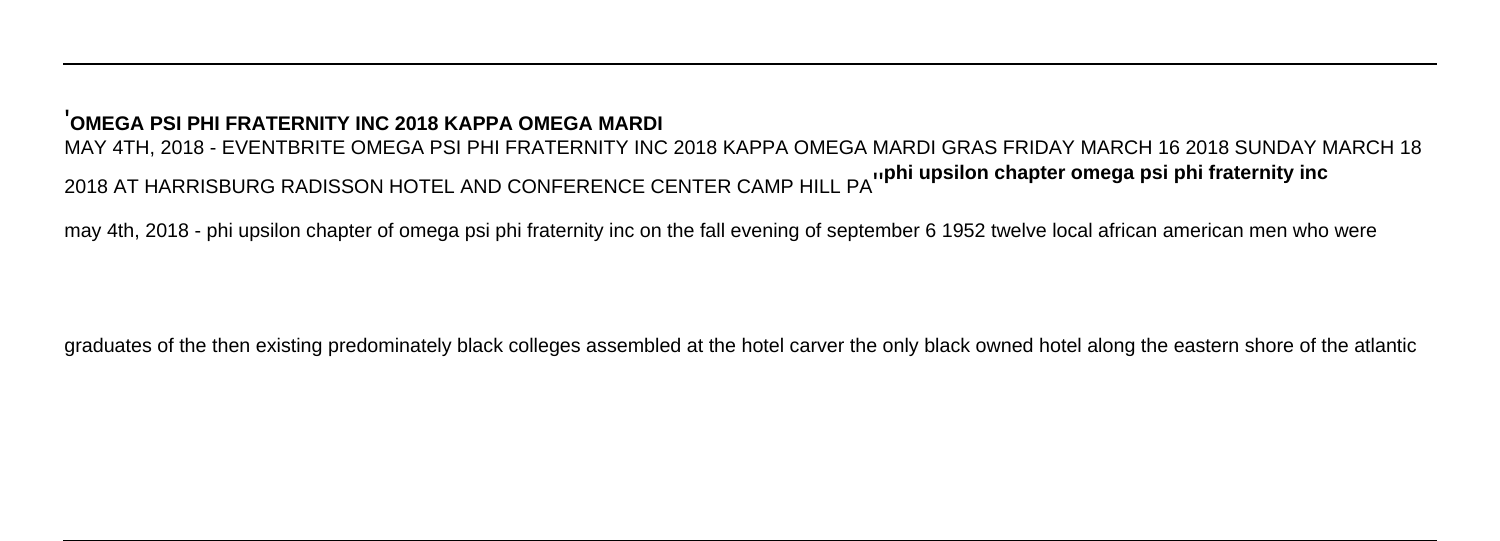# '**omega psi phi fraternity inc pi xi chapter 2016** april 17th, 2018 - omega psi phi beta sigma chapter new initiate presentaion spring 2016 duration 55 01 marvin price 24 422 views'

### '**about omega psi phi inc iota chi chapter omega psi**

march 31st, 2018 - about omega psi phi our chapter about omega psi phi fraternity inc it is not an accident that many of america's great black men are or were omega men'

'**omega psi phi official site**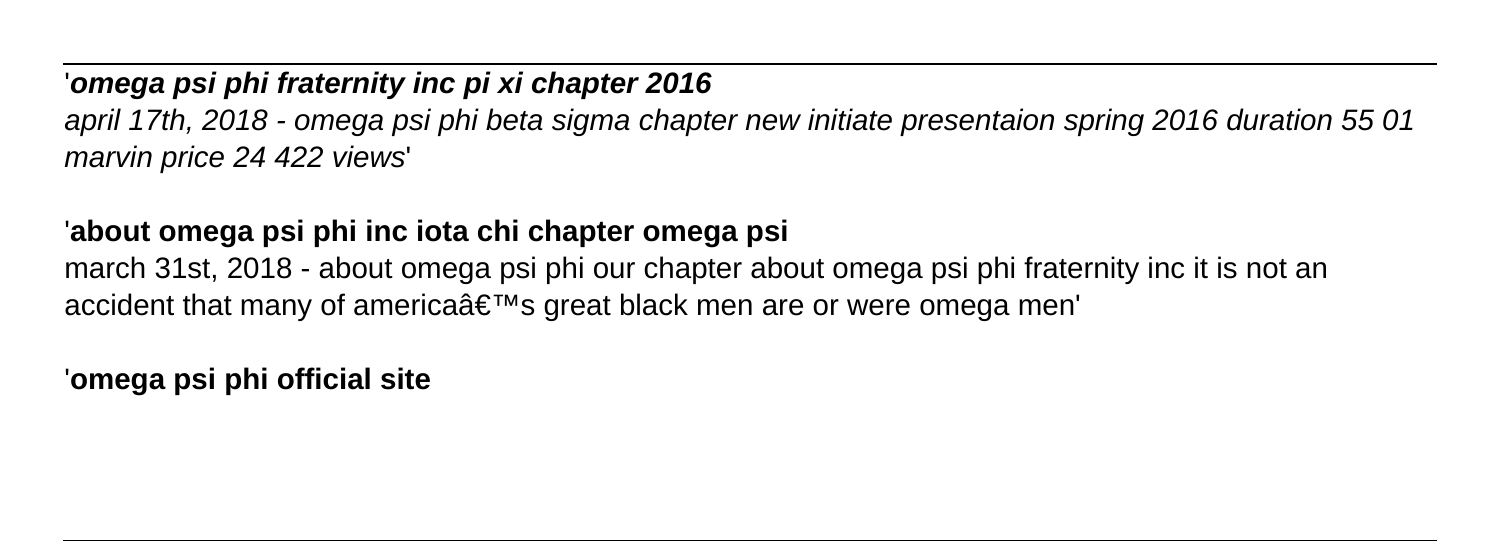may 6th, 2018 - omega psi phi fraternity ΩΠΦ is an organizational brotherhood consisting of 750 chapters throughout the world founded november 17 1911 on the campus of howard university by oscar j cooper frank coleman edgar a love and ernest e just'

# '**FAIRFAXCOUNTYQUES**

MAY 8TH, 2018 - ARLINGTON VA THIS YEAR THE PSI ALPHA ALPHA CHAPTER OF OMEGA PSI PHI FRATERNITY INCORPORATED CO SPONSORED AND PROVIDED OPERATIONAL ASSISTANCE TO WASHINGTON LEE HIGH SCHOOL READ MORE''**Omega Psi Phi Official Site** May 5th, 2018 - Omega PSi Phi Fraternity Inc Is the first International Fraternal organization to be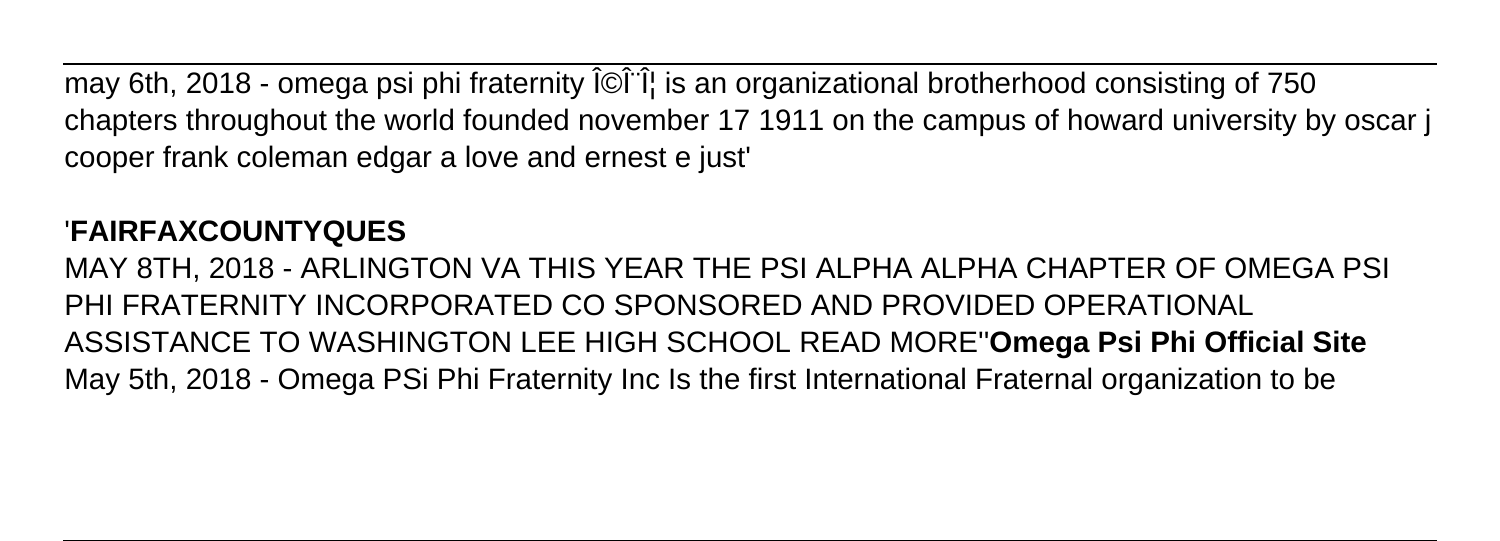founded on the campus of a historically black college'

#### '**Home Psi Phi Chapter of Omega Psi Phi Fraternity Inc**

May 8th, 2018 - Psi Phi Chapter of Omega Psi Phi Fraternity Inc P O Box 21271 Winston Salem N C 27120 Bro Linwood Jerald Basileus Psi Phi Chapter of Chartered January 23rd'

#### '**Omega Psi Phi Fraternity Inc 73rd 12th District Talent**

May 12th, 2018 - Omega Psi Phi Fraternity Inc 73rd 12th District Talent Hunt May 5 2018 Omega Psi Phi Fraternity Inc 73rd 12th District Talent Hunt May 5

2018'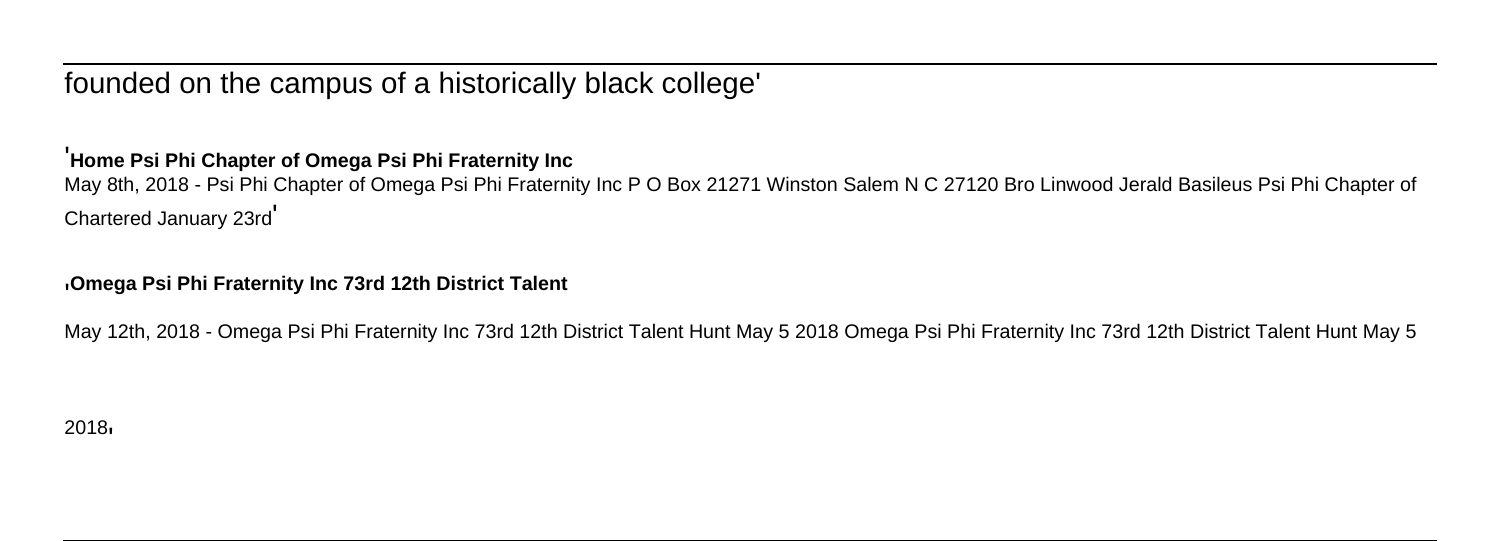#### '**OMEGA PSI PHI OFFICIALOPPF TWITTER**

MAY 8TH, 2018 - THE LATEST TWEETS FROM OMEGA PSI PHI OFFICIALOPPF THE OFFICIAL TWITTER ACCOUNT OF OMEGA PSI PHI FRATERNITY INC ΩΠΦ IS AN ORGANIZATIONAL BROTHERHOOD CONSISTING OF 750 CHAPTERS THROUGHOUT THE WORLD'

# '**OMEGA PSI PHI FRATERNITY INC ORACLES – 6TH DISTRICT OF**

MAY 1ST, 2018 - OMEGA PSI PHI FRATERNITY INC THE MIGHTY SIXTH DISTRICT PO BOX 5225 COLUMBIA SC 29250''**omega psi phi fraternity incorporated home facebook** may 8th, 2018 - omega psi phi fraternity incorporated decatur 42k likes the official omega psi phi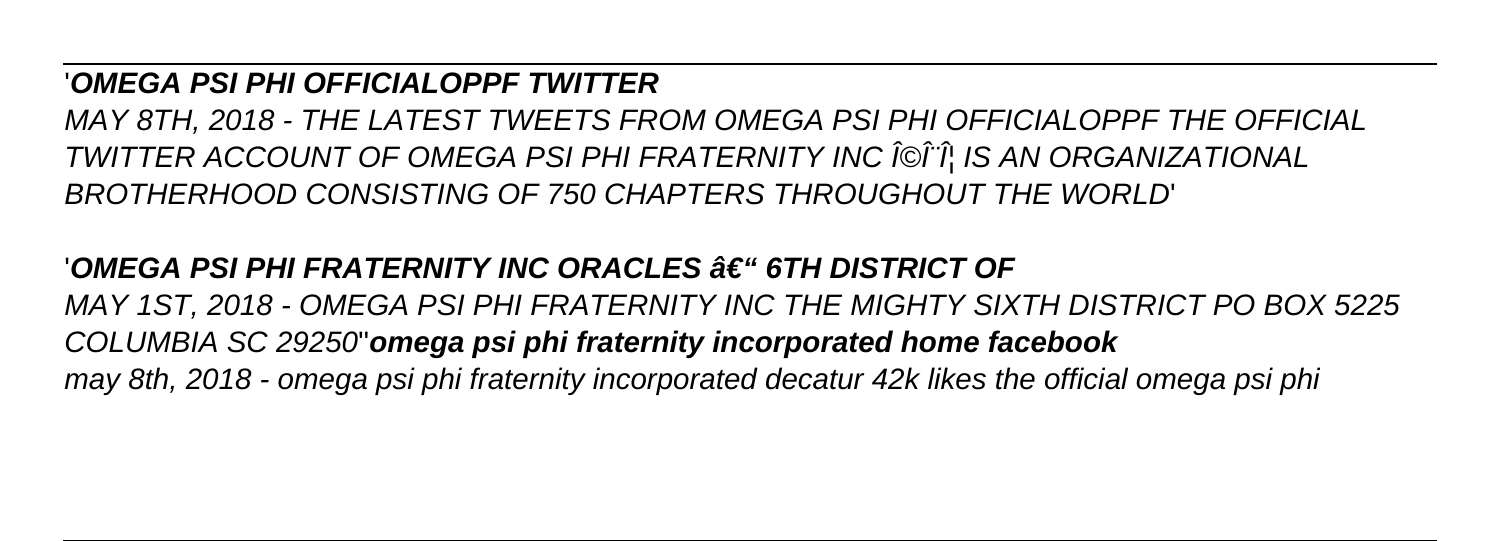### fraternity inc facebook page' '**HOME OMEGA PSI PHI FRATERNITY INC KAPPA PHI CHAPTER**

MAY 5TH, 2018 - THE OMEGA PSI PHI FRATERNITY INC KAPPA PHI CHAPTER IS A COMMUNITY BASED ORGANIZATION WHICH FULFILLS ITS MANDATED PROGRAMS TO ASSIST MILWAUKEE WISCONSIN''**Omega Psi Phi Fraternity Inc 70th Second District** April 30th, 2018 - 70 Th Second District Conference Baltimore MD Page 4 OMEGA PSI PHI FRATERNITY INC Omega Psi Phi Fraternity Incorporated Headquartered In Decatur Georgia Is An International'

<sub>'</sub>OMEGA PSI PHI FRATERNITY INC – CREATIVE CNC CARVINGS

APRIL 25TH, 2018 - THE CREATIVE CNC CARVINGS WEBSITE EXPERIENCE IS CURRENTLY UNDER DEVELOPMENT PLEASE CHECK BACK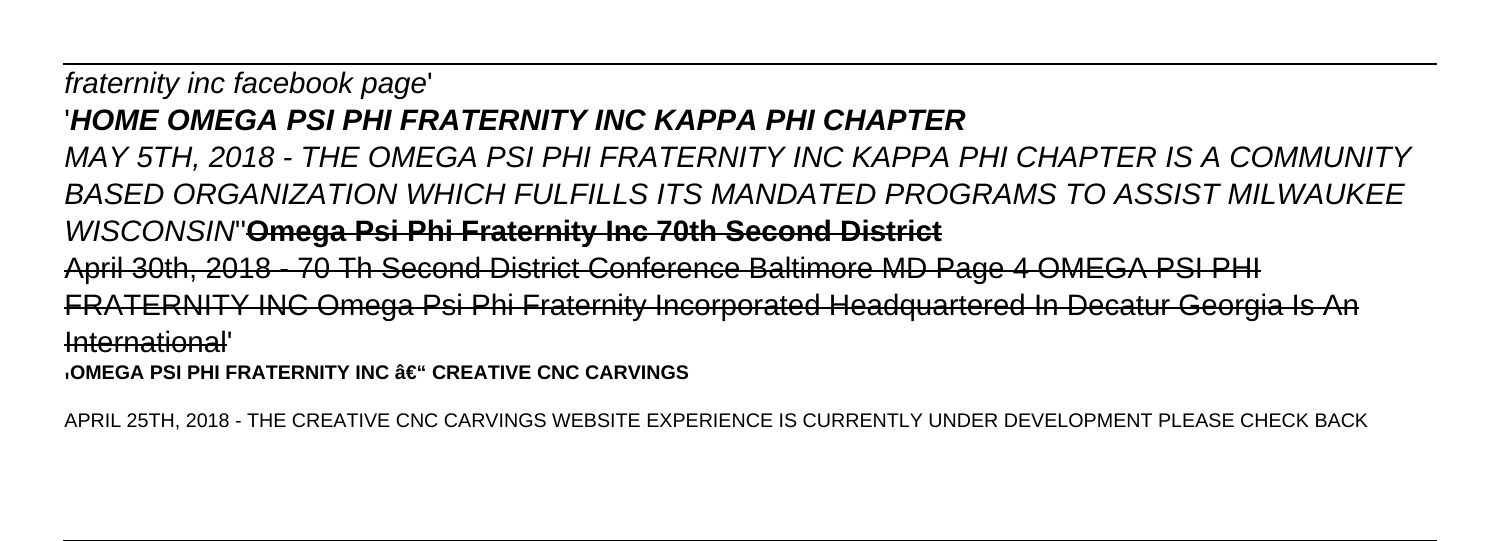SHORTLY''**Psi Omega Chapter of Omega Psi Phi Fraternity Inc** May 8th, 2018 - Welcome to the Psi Omega Chapter website Greetings Brothers and Guests Welcome to the virtual home of the Psi Omega Chapter of Omega Psi Phi Fraternity Inc'

'Omega Psi Phi Fraternity Inc officialoppf • Instagram **May 8th, 2018 - 9 627 Followers 430 Following 275 Posts See Instagram photos and videos from Omega Psi Phi Fraternity Inc officialoppf**''**Omega Psi Phi May 2nd, 2018 - The Iota Pi Graduate Chapter of the Omega Psi Phi Fraternity Inc was chartered in the City of Grand Rapids Michigan on 9 March 1974 Consistent with the Four Cardinal**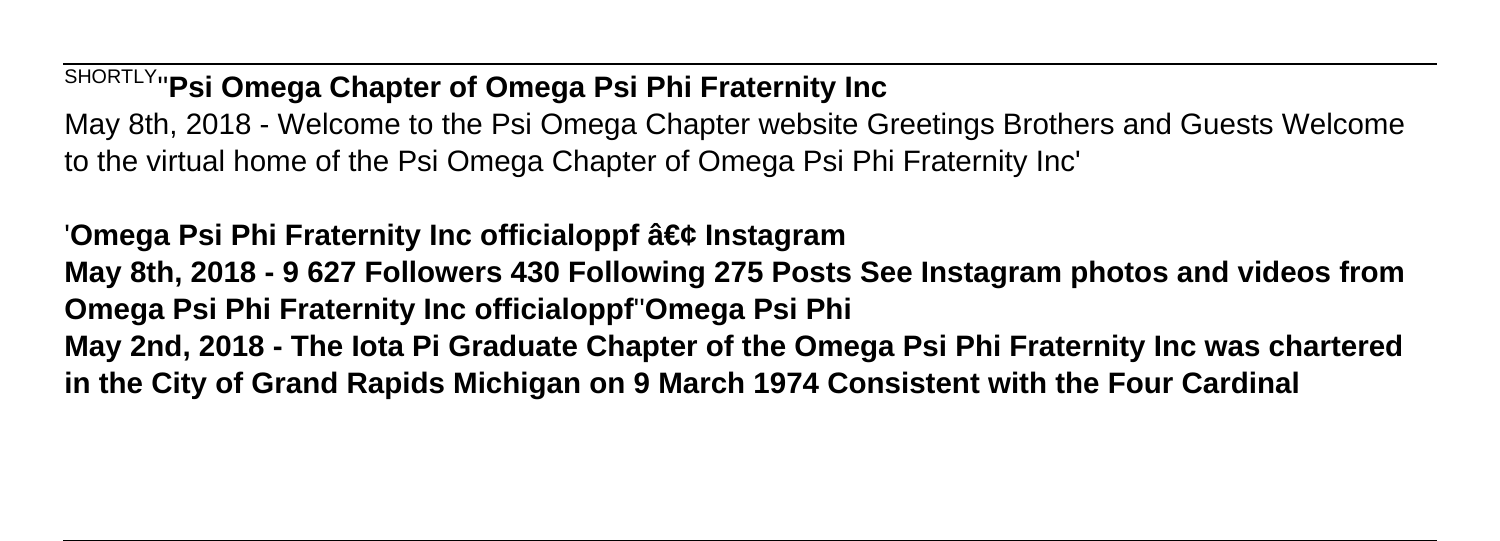**Principles of the National Fraternity the Chapter was duly established on the principles of Manhood Scholarship Perseverance and Uplift**'

### '**Omega Psi Phi Fraternity Inc YouTube**

April 23rd, 2018 - Omega Psi Phi Fraternity Inc Omega Psi Phi Fraternity By JonyMatt 5 31 Omega Psi Phi Spring 2013 Probate Trailer'

#### '**OMEGA PSI PHI FRATERNITY 7TH DISTRICT GT HOME**

MAY 8TH, 2018 - MESSAGE FROM THE 7 TH DISTRICT REPRESENTATIVE WELCOME TO THE SITE OF THE MIGHTY SEVENTH DISTRICT OF

OMEGA PSI PHI FRATERNITY INC WHICH ENCOMPASSES THE STATES OF ALABAMA FLORIDA GEORGIA AND MISSISSIPPI'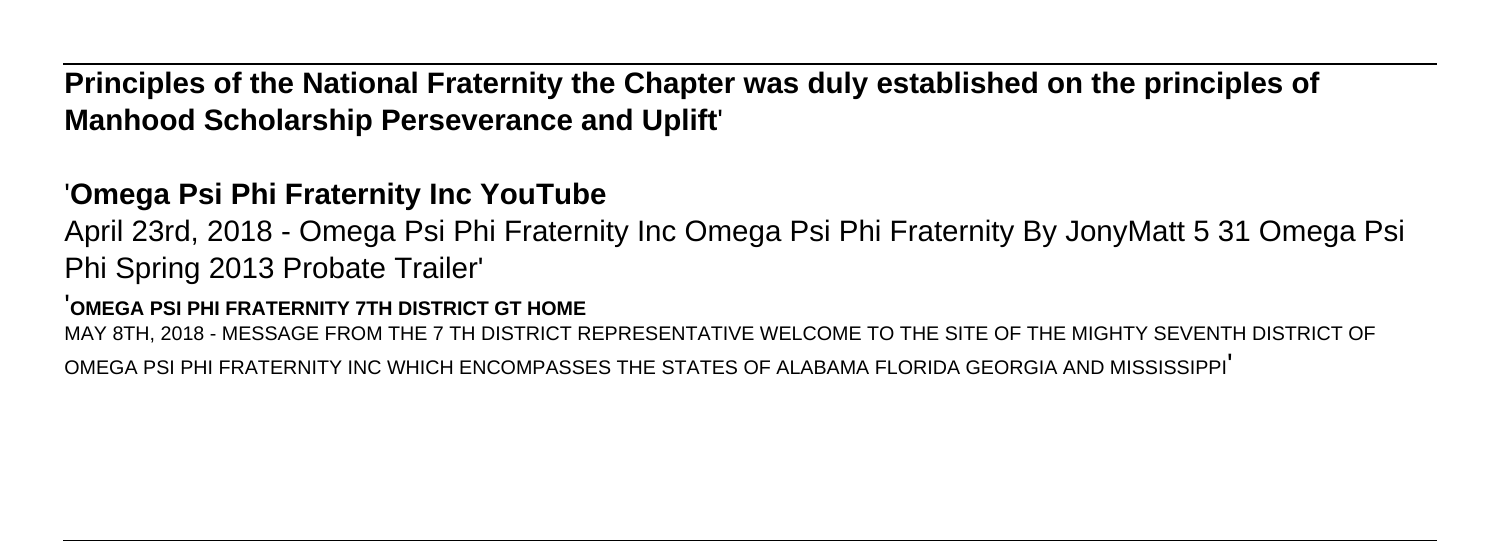### '**OMEGA PSI PHI FRATERNITY INC NPHCPG MD ORG**

MAY 5TH, 2018 - GAMMA PI CHAPTER OMEGA PSI PHI FRATERNITY INC P O BOX 4072 CAPITAL HEIGHTS MD 20791 WEBSITE WWW GAMMAPIONLINE COM LAMBDA GAMMA GAMMA

# CHAPTER''**Home Second District Omega Psi Phi Fraternity Inc**

April 30th, 2018 - To Uphold The Ideals Of The Omega Psi Phi Fraternity The District Consists Of The Following States New York New Jersey Delaware Pennsylvannia And Maryland'

### '**Omega Psi Phi Fraternity Inc LinkedIn**

May 2nd, 2018 - Learn about working at Omega Psi Phi Fraternity Inc Join LinkedIn today for free See who you know at Omega Psi Phi Fraternity Inc leverage your professional network and get hired'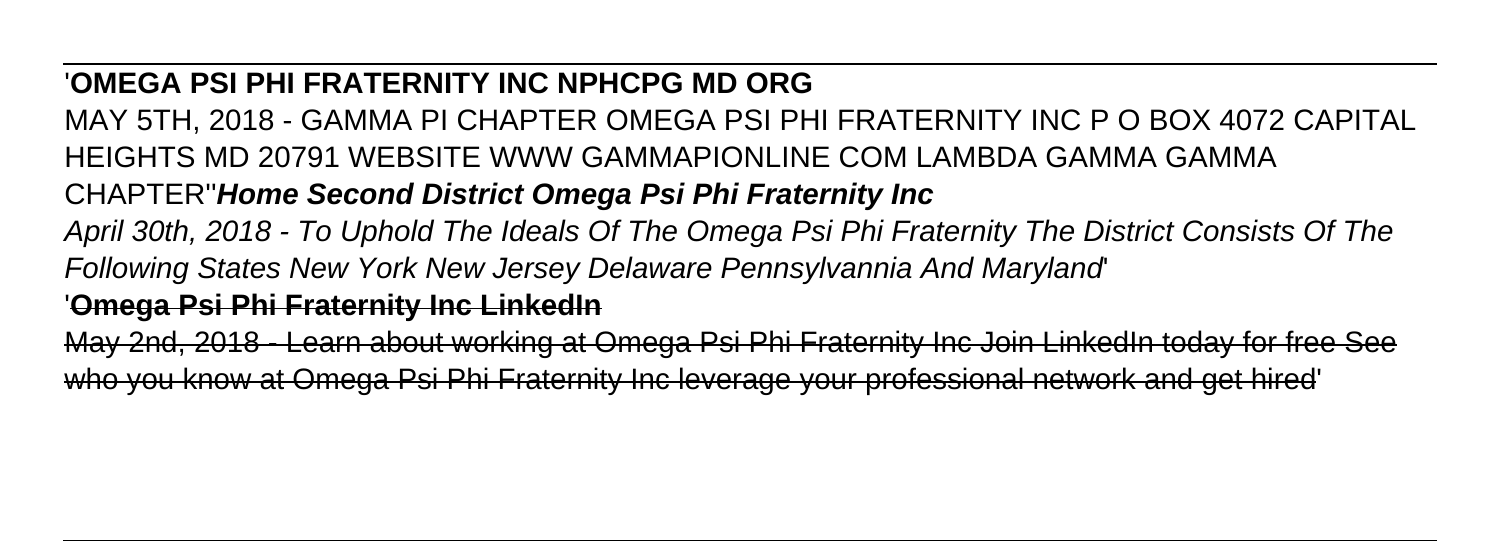#### '**Omega Psi Phi Fraternity INC Rho Alpha Chapter**

May 8th, 2018 - Rho Alpha Chapter of Omega Psi Phi Fraternity INC Founded in Mobile Alabama March 15 1938''**OMICRON PI HOMEPAGE**

MAY 2ND, 2018 - WELCOME TO THE OFFICIAL WEBSITE OF THE OMICRON PI CHAPTER OF OMEGA PSI PHI FRATERNITY INC KILLEEN TX

A€œHOME OF THE HOOD QUES A E• PLEASE TAKE A FEW MOMENTS TO ENJOY OUR WEBSITE AND TAKE NOTE OF THE NUMEROUS

# ACTIVITIES WE ARE INVOLVED IN TO UPLIFT OUR CONNECTED COMMUNITIES''**OMEGA PSI PHI OMEGA PSI PHI**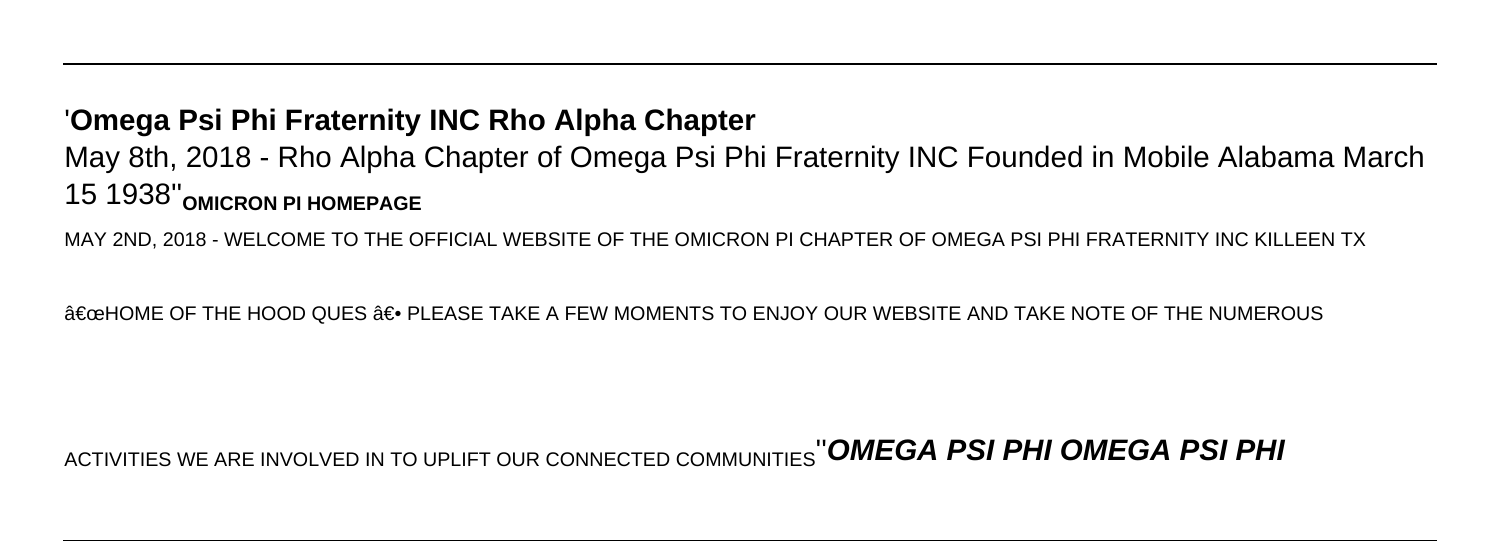APRIL 23RD, 2018 - OMEGA PSI PHI FRATERNITY INC IS THE FIRST INTERNATIONAL FRATERNAL ORGANIZATION TO BE FOUNDED ON THE CAMPUS OF A HISTORICALLY BLACK COLLEGE OMEGA PSI PHI WAS FOUNDED ON NOVEMBER 17 1911 AT HOWARD UNIVERSITY IN WASHINGTON D C'

# '**Omega Psi Phi Wikipedia**

May 8th, 2018 - Omega Psi Phi ΩΠΦ Is An International Fraternity With Over 750 Undergraduate And Graduate Chapters The Fraternity Was Founded On November 17 1911 By Three Howard University Juniors Edgar Amos Love Oscar James Cooper And Frank Coleman And Their Faculty Adviser Dr Ernest Everett Just'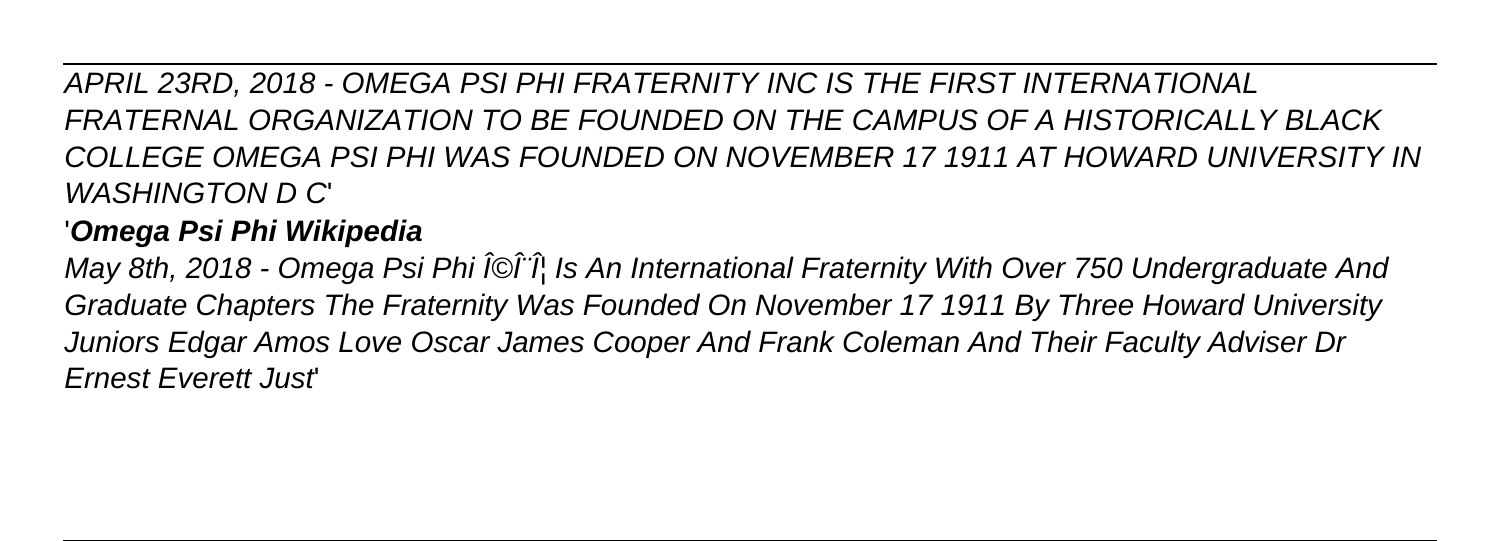### '**OMEGA PSI PHI FRATERNITY INC AUSTIN PEAY STATE UNIVERSITY**

MAY 6TH, 2018 - OMEGA PSI PHI FRATERNITY INC ON FRIDAY EVENING NOVEMBER 17 1911 THREE HOWARD UNIVERSITY UNDERGRADUATE STUDENTS WITH THE ASSISTANCE OF THEIR FACULTY ADVISER GAVE BIRTH TO THE OMEGA PSI PHI FRATERNITY''**Membership Omega Psi Phi Fraternity Inc**

May 6th, 2018 - Membership Requirements  $\hat{\alpha} \in \infty$ So you want to be a member of the Omega Psi Phi Fraternity  $\hat{a} \in \hat{c}$  Que  $\hat{a} \in \bullet$  an Omega Man $\hat{a} \in \bullet$  Psalms 37 23 states  $\hat{a} \in \infty$  The steps of a good man are ordered by the Lord and he delighteth in his way  $\hat{a} \in \Phi$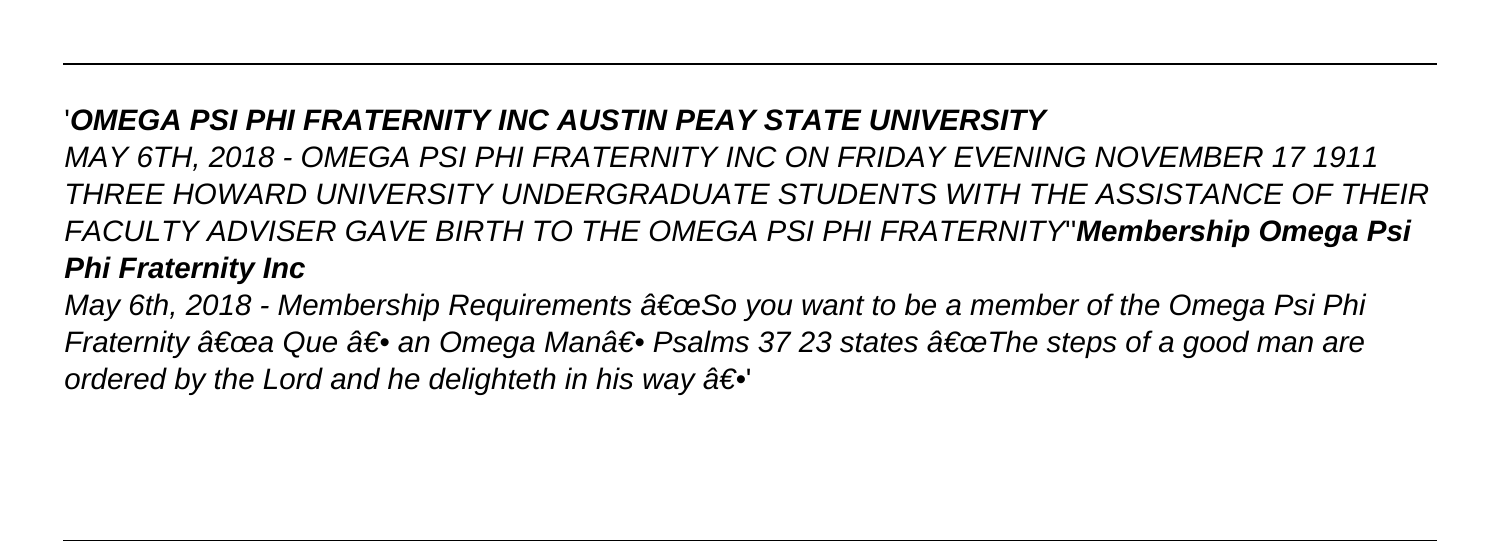'**Phi Phi Chapter of Omega Psi Phi fraternity Inc**

May 8th, 2018 - Our plans for the Richmond Community are simple Do it the Omega Way That means hard work and a willingness to do what ever it takes to

get the job done'

#### '**Message From State Representative Floridaque Com**

May 8th, 2018 - First Giving Honor To My Lord And Savior Jesus Christ The Supreme Basileus Of The Universe It Is A Blessing Honor And Privilege To Serve As The 22nd State Representative For The Florida Statewide Organization Of The Omega Psi Phi Fraternity Inc''**OMEGA PSI PHI FRATERNITY INC OFFICE FOR**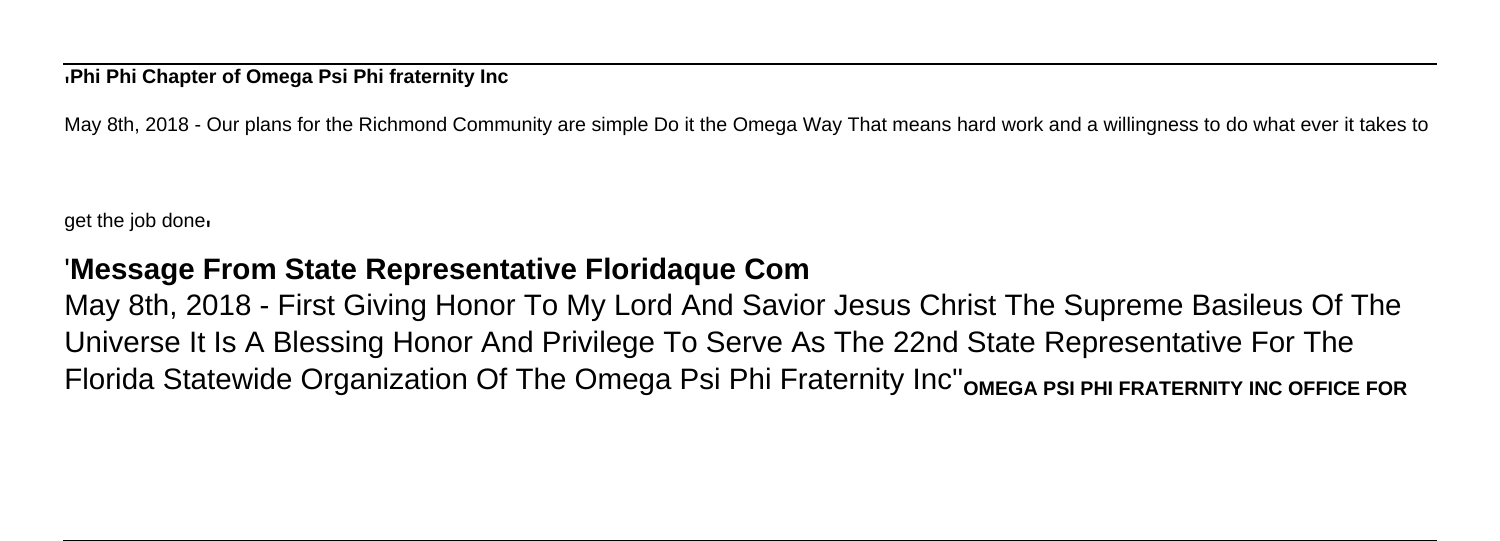#### **GREEK LIFE**

APRIL 29TH, 2018 - OMEGA PSI PHI FRATERNITY INC FOUNDED ON NOVEMBER 17 1911 AT HOWARD UNIVERSITY IN WASHINGTON D C OMEGA

PSI PHI FRATERNITY INC IS THE FIRST INTERNATIONAL FRATERNAL ORGANIZATION TO BE FOUNDED ON THE CAMPUS OF A HISTORICALLY

BLACK COLLEGE' '**Omega Psi Phi Home Page To The E Frat House For The May 7th, 2018 - Promote The High Ideals Of The Fraternity And To Serve Mankind By An Unincorporated Affiliate Chapter Of The Omega Psi Phi Fraternity Inc Bro Omega S BEST**''**OMICRON OMICRON CHAPTER OMEGA PSI PHI FRATERNITY INC**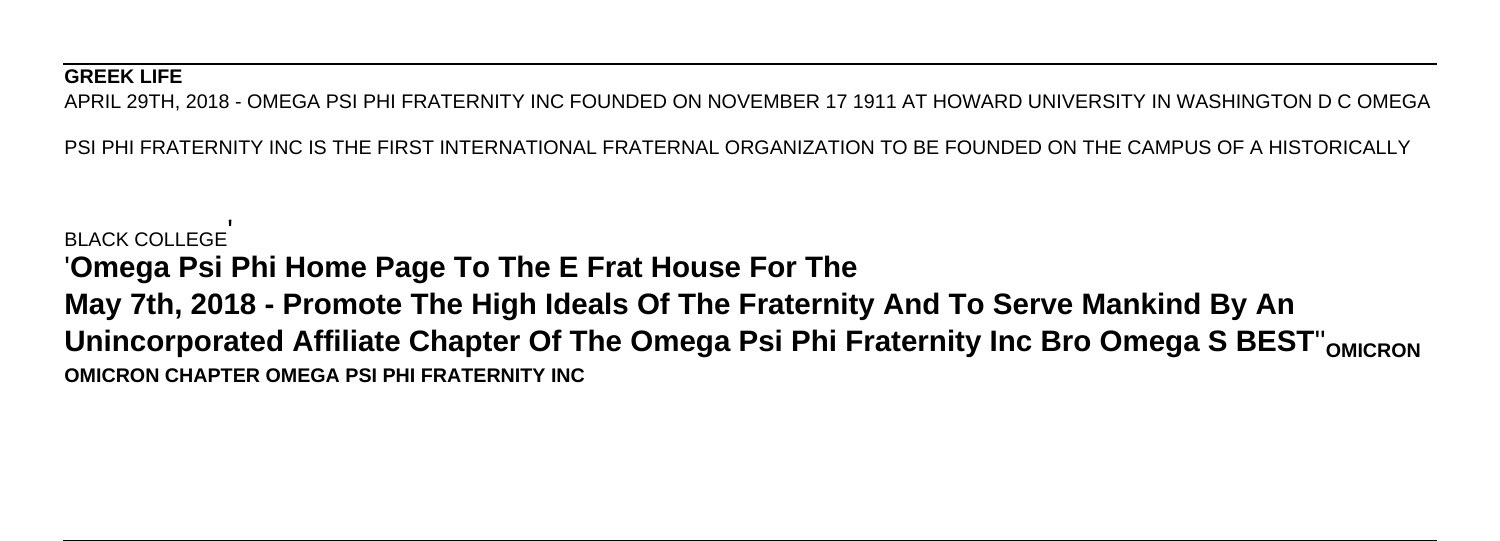MAY 4TH, 2018 - OMEGA PSI PHI FRATERNITY INC OMEGA PSI PHI FRATERNITY INC IS THE FIRST INTERNATIONAL FRATERNAL ORGANIZATION FOUNDED ON THE CAMPUS OF A HISTORICALLY BLACK COLLEGE'

### '**Pi Lambda Lambda Omega Psi Phi Fraternity Inc Posts**

**April 21st, 2018 - Pi Lambda Lambda Omega Psi Phi Fraternity Inc Dumfries VA 1 3K likes Omega Psi Phi Fraternity Inc Pi Lambda Lambda PLL Chapter supports the**''**omega psi phi fraternity inc hard phi**

may 5th, 2018 - omega psi phi fraternity inc lambda phi chapter p o box 5141 macon ga 31208 the meeting of lambda phi chapter will be held november 12 2012 at'

'**The Official Website Of Omega Psi Phi About**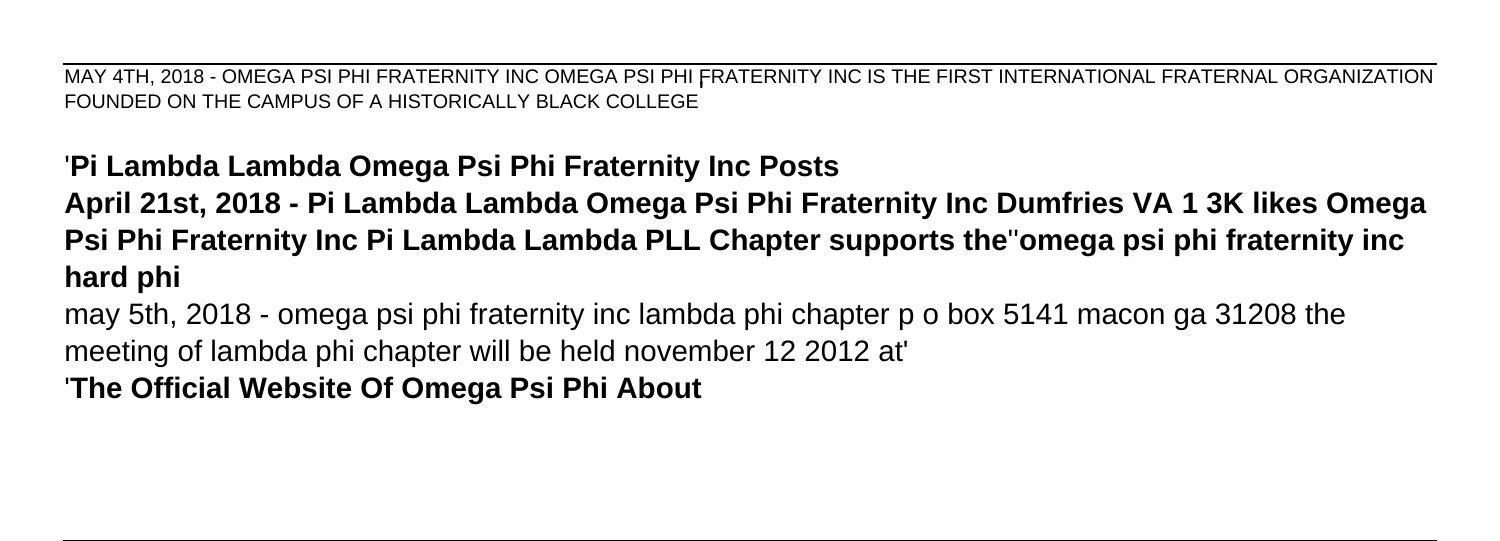May 7th, 2018 - Omega Psi Phi Fraternity Inc Is The First International Fraternal Organization Founded On The Campus Of A Historically Black College On The Evening Of November 17 1911 Omega Psi Phi Was Founded Inside The Science Building Later Renamed Thirkield Hall At Howard University Located In Washington D C''**Home Xi Psi Chapter Association of Omega Psi Phi**

May 5th, 2018 - To create and Alumni Chapter Website for the Xi Psi Chapter of Omega Psi Phi Fraternity Inci

'